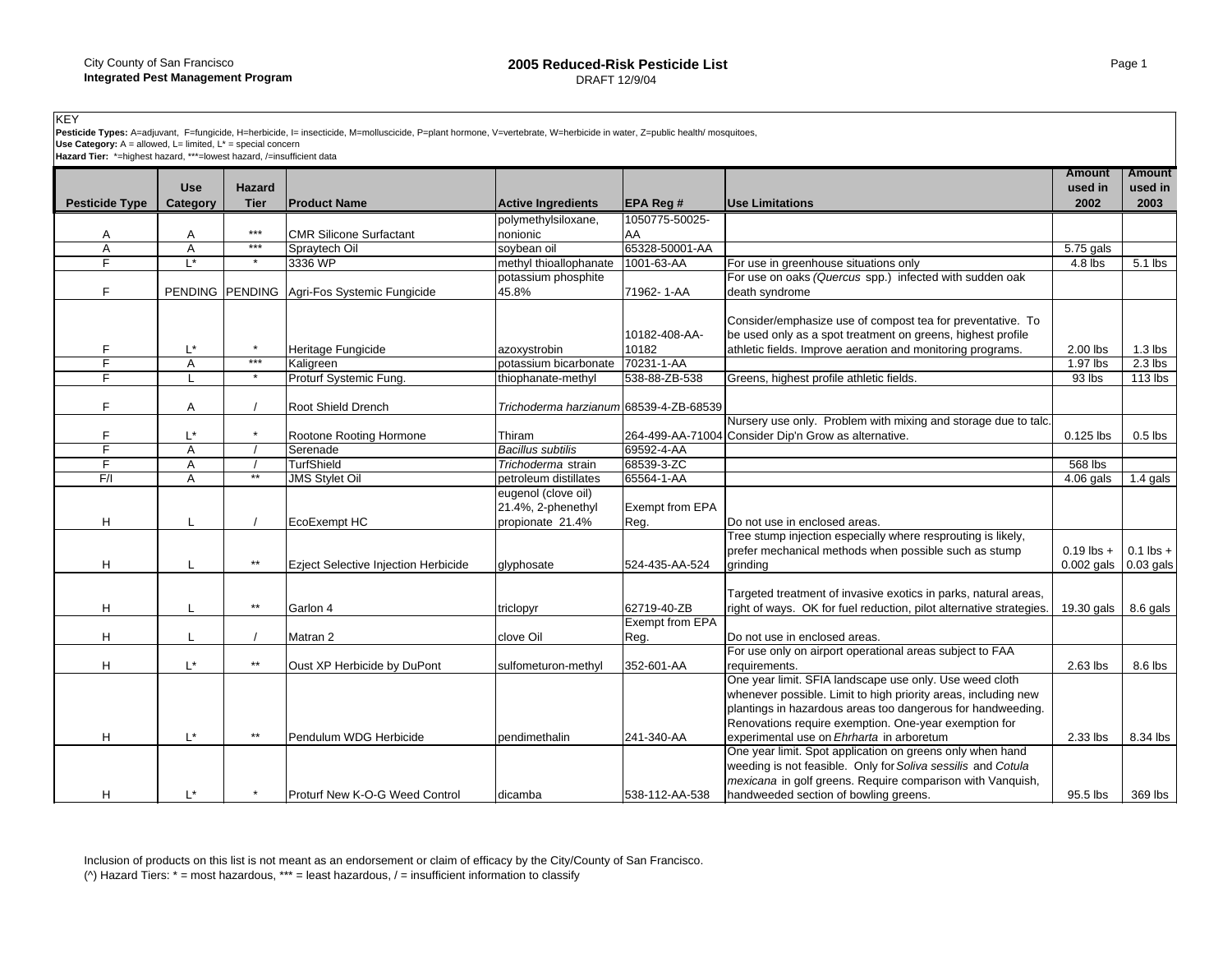|                       | <b>Use</b>     | <b>Hazard</b>         |                                    |                                          |                                    |                                                                                                                                   | <b>Amount</b><br>used in | <b>Amount</b><br>used in |
|-----------------------|----------------|-----------------------|------------------------------------|------------------------------------------|------------------------------------|-----------------------------------------------------------------------------------------------------------------------------------|--------------------------|--------------------------|
| <b>Pesticide Type</b> | Category       | <b>Tier</b>           | <b>Product Name</b>                | <b>Active Ingredients</b>                | <b>EPA Reg#</b>                    | <b>Use Limitations</b>                                                                                                            | 2002                     | 2003                     |
|                       |                |                       |                                    |                                          |                                    | Spot application of areas inaccessible or too dangerous for                                                                       |                          |                          |
|                       |                |                       |                                    |                                          |                                    | hand methods, right of ways, utility access, fire prevention.                                                                     |                          |                          |
|                       |                |                       |                                    |                                          |                                    | Use for cracks in hardscape and edging only as last resort. OK                                                                    |                          |                          |
|                       |                |                       |                                    |                                          |                                    | for rennovation but must put in place weed prevention                                                                             |                          |                          |
| H                     | L              | $^{\star\star}$       | Roundup Pro Herbicide              | glyphosate                               | 524-475-ZA-524                     | measures.                                                                                                                         | 231.16 gals              | 63 gals                  |
|                       |                |                       |                                    |                                          |                                    |                                                                                                                                   | $50$ lbs + 0.53          |                          |
| H                     | L              | $\star\star$          | Roundup ProDry                     | glyphosate                               | 524-505-AA-524                     | same limitations as Roundup Pro                                                                                                   | gals                     | 204 lbs                  |
|                       |                | $\star\star$          |                                    |                                          | 62719-258-AA-                      | Targeted treatment of turf; broadcast application requires                                                                        |                          |                          |
| H                     |                |                       | Turflon Ester (post)               | triclopyr                                | 62719                              | exemption                                                                                                                         | $1.81$ gals              | 12.1 gals                |
|                       |                |                       |                                    |                                          |                                    |                                                                                                                                   |                          |                          |
|                       |                |                       |                                    |                                          |                                    | For control and prevention of termites, wood-destroying beetles,<br>and carpenter ants. Recommendation of Branch III pest control |                          |                          |
|                       |                |                       |                                    |                                          |                                    |                                                                                                                                   |                          |                          |
|                       |                | $\star$               |                                    |                                          |                                    | operator required for termites and beetles; recommendation of                                                                     |                          |                          |
|                       | L              | $**$                  | 20 Mule Team Tim-Bor Industrial    | disodium octaborate                      | 1624-39-ZC                         | Branch II pest control operator required for carpenter ants.                                                                      | 977.5 lbs                |                          |
|                       | A              | $**$                  | Avert Cockroach Bait Station       | abamectin                                | 499-467-AA                         |                                                                                                                                   |                          |                          |
|                       | A              | $**$                  | Avert Cockroach Gel                | abamectin                                | 499-410-AA                         |                                                                                                                                   | $0.03$ gals              | $0.02$ gals              |
|                       | L              |                       | <b>Avid 0.15 EC</b>                | avermectin                               | 618-96-AA                          | Nursery use only.                                                                                                                 | $0.30$ gals              | $0.27$ gals              |
|                       |                | $\star\star$          |                                    |                                          | 70051-27-AA-                       |                                                                                                                                   |                          |                          |
|                       | L              |                       | Azatin XL                          | azadirachtin                             | 59807                              | Nurseries and established plants for interiorscapes.                                                                              | $0.01$ gals              | $0.06$ gals              |
|                       |                |                       |                                    | Beauveria bassiana                       |                                    | Control of thrips on landscaped plants. Biological product but                                                                    |                          |                          |
|                       | L              | $***$                 | <b>BotaniGard ES</b>               | strain                                   | 65626-8-ZA                         | some concern over bee toxicity.                                                                                                   | $1.96$ gals              | $1.2$ gals               |
|                       | A              | ***                   | Cinnamite                          | cinnamaldehyde                           | 58866-12-ZA                        |                                                                                                                                   | $0.03$ gals              | $0.02$ gals              |
|                       |                |                       |                                    |                                          |                                    |                                                                                                                                   |                          |                          |
|                       |                |                       |                                    |                                          |                                    | For use as a last resort in greenhouses. If feasible, alternate                                                                   |                          |                          |
|                       | L              | $\star$               | Conserve SC                        | spinosad                                 | 62719-291                          | with other products to avoid the development of resistance.                                                                       |                          | $0.2$ gals               |
|                       |                |                       |                                    | Rosemary oil 10%;                        |                                    |                                                                                                                                   |                          |                          |
|                       |                |                       |                                    | wintergreen oil, mineral Exempt from EPA |                                    |                                                                                                                                   |                          |                          |
|                       | Α              | $***$                 | EcoExempt IC                       | oil (inerts)                             | Reg.                               |                                                                                                                                   |                          |                          |
|                       | L              | $\star\!\star\!\star$ | Enstar II Insect Growth Regulator  |                                          | 2724-476-AA-2724 Nurseries, roses. |                                                                                                                                   |                          |                          |
|                       |                |                       |                                    | kinoprene<br>cottonseed oil 40%,         |                                    |                                                                                                                                   |                          | $0.4$ gal                |
|                       |                |                       |                                    | clove oil 20%, garlic                    | <b>Exempt from EPA</b>             |                                                                                                                                   |                          |                          |
|                       |                |                       | <b>GC-Mite</b>                     | extract 10%                              | Reg.                               |                                                                                                                                   |                          |                          |
|                       | $\overline{A}$ |                       | <b>Gentrol IGR Concentrate</b>     | hydroprene                               | 2724-351-ZA                        | Limit use in enclosed areas.                                                                                                      |                          |                          |
|                       | A              | $***$                 | Hot Pepper Wax Insect Repellent    | capsaicin .00014%                        | 67238-1-AA                         |                                                                                                                                   |                          |                          |
|                       | $\overline{A}$ | $***$                 | Javelin WG                         |                                          | 70051-66-AA                        |                                                                                                                                   |                          |                          |
|                       |                |                       |                                    | <b>Bacillus thuringiensis</b>            |                                    |                                                                                                                                   |                          | $0.4$ lbs                |
|                       | $L^*$          | $\star$               | Marathon 1% Granular Greenhouse &  |                                          |                                    | Nursery use for control of white fly, not for use in propagation                                                                  |                          |                          |
|                       |                |                       | Nursery                            | imidacloprid                             | 3125-452-AA                        | beds.                                                                                                                             | 19.75 lbs                | 33.5 lbs                 |
|                       |                |                       |                                    |                                          |                                    |                                                                                                                                   |                          | $0.1$ lbs $+$            |
|                       |                | $\star\star$          | Maxforce FC Professional Insect    |                                          | 64248-10-ZA-                       | Minimize use through prevention, possible concern over active                                                                     |                          | 0.003                    |
|                       | Α              |                       | <b>Control Ant Bait Stations</b>   | fipronil                                 | 64248                              | ingredient.                                                                                                                       |                          | qals                     |
|                       |                | $\star\star$          | MaxForce FC Professional Insect    |                                          |                                    | Minimize use through prevention, possible concern over active                                                                     |                          |                          |
|                       | L              |                       | <b>Control Ant Killer Gel</b>      | fipronil .001%                           | 64248-21-ZA                        | ingredient.                                                                                                                       |                          |                          |
|                       |                |                       | Maxforce FC Professional Insect    |                                          |                                    | Minimize use through prevention, possible concern over active                                                                     |                          |                          |
|                       |                | $\star\star$          | <b>Control Roach Bait Stations</b> | fipronil                                 | 64248-11-ZA                        | ingredient.                                                                                                                       | $0.03$ lbs               | 1 lb                     |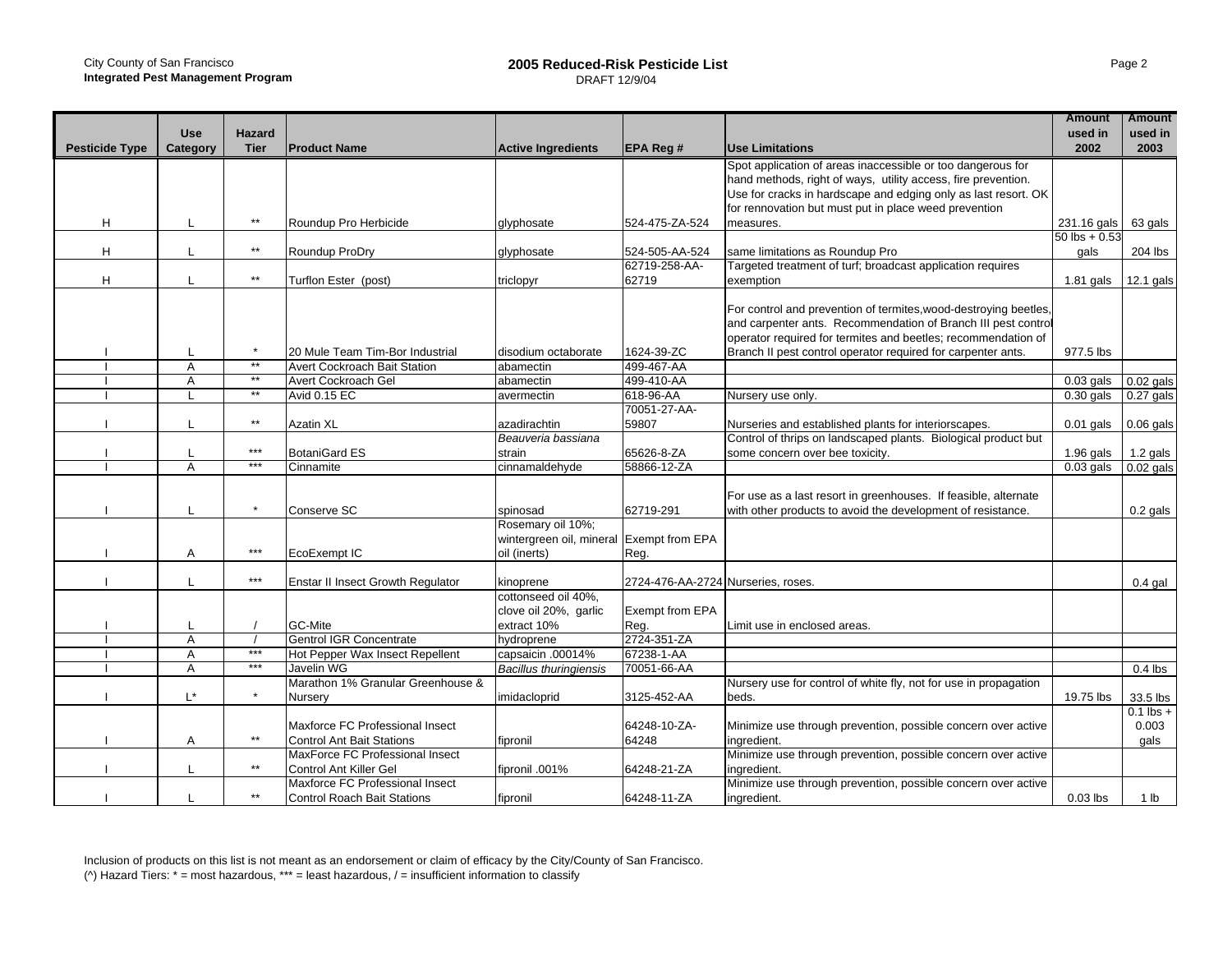## **2005 Reduced-Risk Pesticide List** DRAFT 12/9/04

|                       |                 |                 |                                             |                              |                 |                                                                  | <b>Amount</b>           | <b>Amount</b> |
|-----------------------|-----------------|-----------------|---------------------------------------------|------------------------------|-----------------|------------------------------------------------------------------|-------------------------|---------------|
|                       | <b>Use</b>      | <b>Hazard</b>   |                                             |                              |                 |                                                                  | used in                 | used in       |
| <b>Pesticide Type</b> | Category        | <b>Tier</b>     | <b>Product Name</b>                         | <b>Active Ingredients</b>    | <b>EPA Reg#</b> | <b>Use Limitations</b>                                           | 2002                    | 2003          |
|                       |                 |                 |                                             |                              |                 |                                                                  |                         | $0.31$ lbs +  |
|                       |                 |                 |                                             |                              |                 | Minimize use through prevention, possible concern over active    |                         | 0.014         |
|                       | L               | $^{\star\star}$ | Maxforce IBF4 Carpenter Ant Bait            | fipronil                     | 64248-21-ZA     | ingredient                                                       |                         | qals          |
|                       |                 |                 |                                             |                              |                 | Minimize use through prevention, possible concern over active    | $\overline{0.51}$ lbs + | $2.9$ lbs +   |
|                       | L               | $\star\star$    | Maxforce Roach Killer Bait Gel              | fipronil                     | 64248-14-AA     | ingredient                                                       | $0.03$ gals             | $0.07$ gals   |
|                       |                 |                 |                                             | potassium salts /fatty       |                 |                                                                  |                         |               |
|                       | L               | $\star\star$    | M-pede Insecticide/Fungicide                | acids                        | 53219-6-ZC      | Nursery, specialty gardens, and Africanized Honey Bees.          | $6.60$ gals             | 8 gals        |
|                       |                 |                 |                                             |                              |                 | Outdoor restricted to planted areas, prefer containers; indoor   |                         |               |
|                       | L               | $\star\star$    | Niban Granular Bait                         | orthoboric acid              | 64405-2-AA      | must be in containers or inaccessible to humans                  |                         | 14.2 lbs      |
|                       |                 |                 |                                             |                              |                 |                                                                  | $0.25$ lbs +            |               |
|                       | L               | $***$           | Orange Guard                                | d-limonene                   | 61887-1-AA      | Contact insecticides should be minimized especially indoors.     | $0.03$ gals             | $0.04$ gals   |
|                       |                 |                 | <b>Prescription Treatment Brand Advance</b> |                              |                 |                                                                  |                         |               |
|                       | A               | $\star\star$    | Liquid Ant Bait                             | boric acid 1%                | 56-72-AA-499    |                                                                  |                         | $2.6$ lbs     |
|                       |                 |                 | PT Brand Wasp-Freeze Wasp and               | phenothrin, allethrin,       |                 |                                                                  |                         |               |
|                       |                 | $***$           | Hornet Killer Formula 1                     | CO <sub>2</sub>              | 499-362-ZA-499  | Use only when a concern for public safety.                       | 20.96 gals              | 9.4 gals      |
|                       | A               | $***$           | Roach Terminal                              | oxypurinol, xanthine         | 1001-73-AA-1001 |                                                                  |                         |               |
|                       |                 |                 |                                             |                              |                 | Trace of alkyl-phenol ethoxylates, avoid contact with surface    |                         |               |
|                       | $\mathbf{I}$    | $\star\star$    | Saf-T-Side                                  | paraffinic oil               | 48813-1-AA      | waters. Try Spraytech first.                                     |                         |               |
|                       |                 |                 |                                             |                              |                 |                                                                  |                         |               |
|                       |                 |                 |                                             |                              |                 |                                                                  |                         | $0.11$ lbs +  |
|                       | L               | $\star\star$    | Terro Ant Killer II Liquid Ant Baits        | sodium tetraborate           | 149-8-ZB-149    |                                                                  | $2.46$ gals             | 1.6 gals      |
|                       |                 |                 |                                             | disodium octaborate          |                 | For flea and dust mite control when mechanical methods are       |                         |               |
|                       |                 |                 | The Ecology Works Dust Mite and Flea        | tetrahydrate (DOT)           |                 | impractical, in conjunction with prevention. Limit human         |                         |               |
|                       | L               | $\star\star$    | Control                                     | (98%)                        | 67419-1-ZB      | exposure to dust.                                                |                         |               |
|                       |                 |                 |                                             | disodium Octaborate          |                 |                                                                  |                         |               |
|                       | A               | $\star\star$    | Uncle Alberts Ant Bait                      | Tetrahydrate                 | 73340-1         |                                                                  |                         | $0.18$ gals   |
|                       |                 |                 |                                             | Mint Oil 4.0%, Sodium        |                 |                                                                  |                         |               |
|                       |                 |                 |                                             | Lauryl Sulfate 0.1%,         |                 |                                                                  |                         |               |
|                       |                 |                 |                                             | Inert Ingredients 95.9%,     |                 |                                                                  |                         |               |
|                       |                 |                 |                                             | Water 93.4%, CO <sup>2</sup> |                 |                                                                  |                         |               |
|                       | PENDING PENDING | ***             | Victor Poison Free Flying Insect Killer     | 2.5%                         | SKU 7094733     | One-year trial period for wasps. Limit use indoors.              |                         |               |
| M                     | Α               | $***$           | Sluggo Slug and Snail Bait                  | iron phosphate               | 67702-3-AA      |                                                                  |                         | 82 lbs        |
| P                     | A               | $\star$         | Dip'n Grow                                  | indole-3-butyric acid        | 64388-1-AA      |                                                                  |                         |               |
| V                     | L               | $**$            | <b>Contrac All-Weather Blox</b>             | bromadiolone                 | 12455-79-AA     | High concern over 2nd poisoning, see site specific limits.       | 46.81 lbs               | 66 lbs        |
| $\vee$                | L               |                 | Ditrac supersize blox                       | diphacinone                  | 12455-14-ZA     | Concern over 2nd poisoning, see site specific limits.            | 1119 lbs                | 497 lbs       |
|                       |                 | $\star\star$    | Eaton's All-Weather Bait Blocks             |                              |                 |                                                                  |                         |               |
| $\vee$                |                 |                 | Rodenticide with Apple Flavorizer           | diphacinone 0.005%           | 56-41-ZA-56     | Concern over 2nd poisoning, see site specific limits.            |                         | $6.3$ lbs     |
| $\vee$                | $\mathsf{L}$    |                 | <b>Generation Mini-blocks</b>               | diethialone                  | 7173-206-AA     | Unknown effects on 2nd poisoning, single feed,                   |                         | 95 lbs        |
|                       |                 |                 |                                             |                              |                 | Damage to: dams, levies, athletic fields, active recreation      |                         |               |
|                       |                 | $^{\star\star}$ |                                             |                              |                 | areas, structures, high cultural value or landmark areas. Public |                         |               |
| V                     | L               |                 | Gopher Getter type 2 Bait by Wilco          | chlorophacinone              | 36029-50003-AA  | Health concerns.                                                 | 1.49 lbs                | $2.8$ lbs     |
|                       |                 |                 |                                             |                              |                 | Limited use to avoid rodent aversion to one specific bait. Use   |                         |               |
|                       |                 | $\star\star$    | JB Eaton Top Gun All-Weather Bait           |                              |                 | only in locked bait stations. High concern over secondary        |                         |               |
| V                     | L               |                 | <b>Block Rodenticide</b>                    | bromethalin                  | 67517-66-56     | poisoning of birds.                                              |                         | 32.2 lbs      |
|                       |                 |                 |                                             |                              |                 | Damage to: dams, levies, athletic fields, active recreation      |                         |               |
|                       |                 | $\star\star$    | JT Eaton Answer for the Control of          |                              |                 | areas, structures, high cultural value or landmark areas. Public |                         |               |
| V                     |                 |                 | <b>Pocket Gophers</b>                       | diphacinone                  | 56-57-AA-56     | Health concerns.                                                 | 304 lbs                 | 379 lbs       |

Inclusion of products on this list is not meant as an endorsement or claim of efficacy by the City/County of San Francisco. ( $\wedge$ ) Hazard Tiers:  $*$  = most hazardous,  $***$  = least hazardous, / = insufficient information to classify